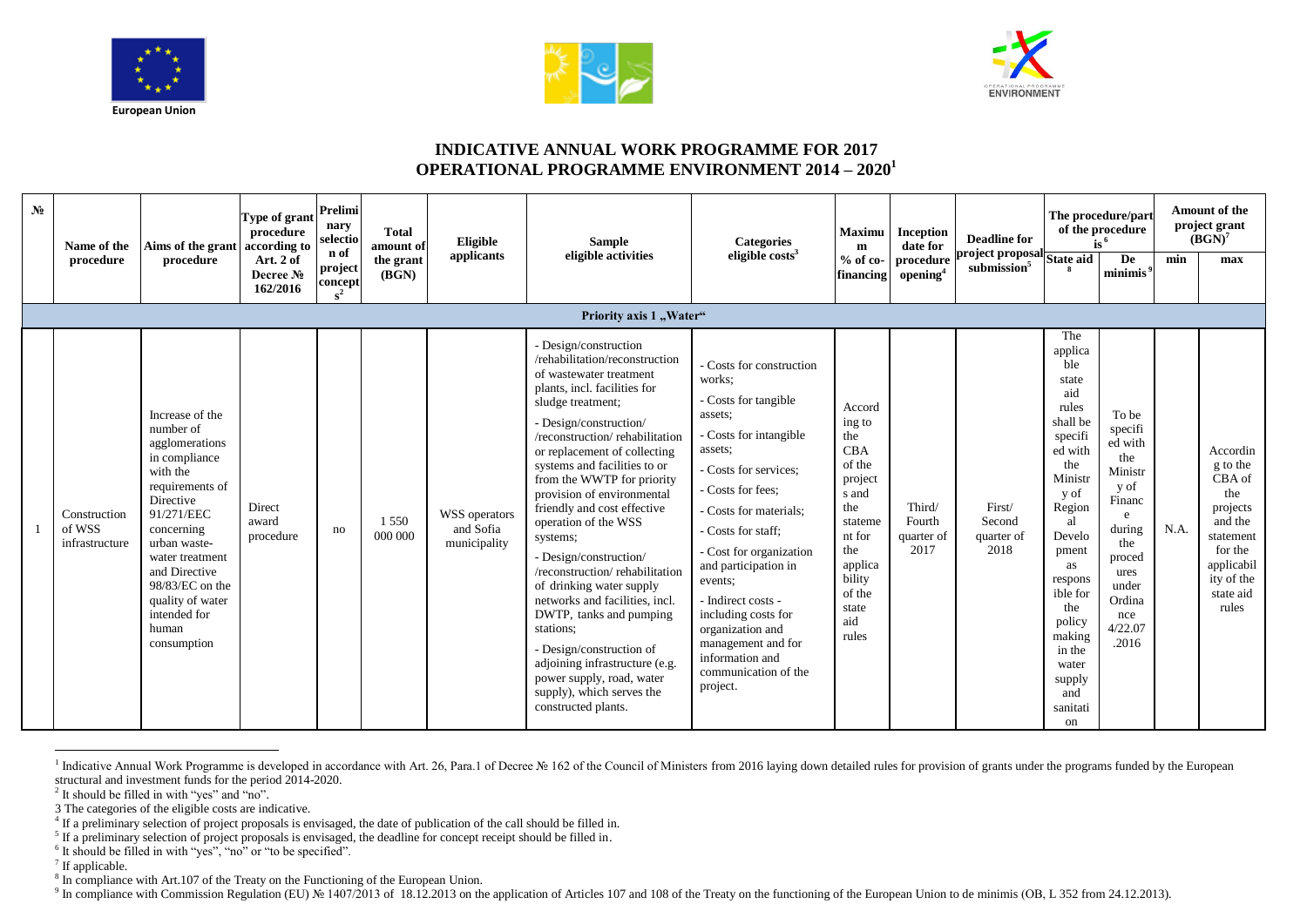|                         |                                                                                                                                                           |                                                                                                                                                                                            |                              |    |               |                                                   |                                                                                                                                                                                                                                                                                                                                                                                                    |                                                                                                                                                                                                                                                                                                                                                                                                                      |       |                             |                                    | sector<br>and<br>then<br>with<br>the<br>Ministr<br>y of<br>Financ<br>e in<br>compli<br>ance<br>with<br>Ordina<br>nce<br>4/22.07<br>$.2016^{10}$ |    |      |                             |
|-------------------------|-----------------------------------------------------------------------------------------------------------------------------------------------------------|--------------------------------------------------------------------------------------------------------------------------------------------------------------------------------------------|------------------------------|----|---------------|---------------------------------------------------|----------------------------------------------------------------------------------------------------------------------------------------------------------------------------------------------------------------------------------------------------------------------------------------------------------------------------------------------------------------------------------------------------|----------------------------------------------------------------------------------------------------------------------------------------------------------------------------------------------------------------------------------------------------------------------------------------------------------------------------------------------------------------------------------------------------------------------|-------|-----------------------------|------------------------------------|-------------------------------------------------------------------------------------------------------------------------------------------------|----|------|-----------------------------|
| $\overline{c}$          | Completion<br>of the water<br>quantity<br>monitoring<br>networks                                                                                          | Completion<br>and/or<br>optimization of<br>the water<br>quantity<br>monitoring<br>networks in<br>order a<br>compliance to<br>the European<br>and national<br>legislation to be<br>achieved | Direct<br>award<br>procedure | no | 15 000<br>000 | Water<br>Management<br>Directorate in<br>the MoEW | - Activities for completion<br>and/or optimization of the<br>quantitative monitoring<br>networks of groundwater and<br>of surface water, incl.<br>purchase of equipment for on<br>the spot measurement;<br>- Measures on project<br>proposal preparation.                                                                                                                                          | - Costs for construction<br>works:<br>- Costs for tangible<br>assets:<br>- Costs for intangible<br>assets;<br>- Costs for services;<br>- Costs for fees;<br>- Costs for materials;<br>- Costs for staff;<br>- Cost for organization<br>and participation in<br>events;<br>- Indirect costs -<br>including costs for<br>organization and<br>management and for<br>information and<br>communication of the<br>project. | 100 % | First<br>quarter of<br>2017 | First/Second<br>quarter of<br>2017 | No                                                                                                                                              | No | N.A. | 15 000 00<br>$\Omega$       |
| $\overline{\mathbf{3}}$ | Completion<br>and/or<br>optimization<br>of the<br>networks for<br>control and<br>operational<br>monitoring of<br>the<br>groundwater<br>chemical<br>status | Improvement of<br>the monitoring<br>of the<br>groundwater<br>quality                                                                                                                       | Direct<br>award<br>procedure | no | 15 000<br>000 | Executive<br>Environment<br>Agency                | - Conducting a survey on the<br>chemical status of<br>groundwater bodies and<br>assessment of the human<br>activity impact;<br>- Planning and design of the<br>expansion (optimization) of<br>the monitoring network;<br>- Building of new<br>groundwater monitoring<br>stations or restoration of the<br>existing in water bodies<br>affected by or in risk of being<br>affected by anthropogenic | - Costs for construction<br>works:<br>- Costs for tangible<br>assets;<br>- Costs for intangible<br>assets;<br>- Costs for services;<br>- Costs for fees:<br>- Costs for materials;<br>- Costs for staff;<br>- Cost for organization<br>and participation in                                                                                                                                                          | 100%  | First<br>quarter of<br>2017 | First/second<br>quarter of<br>2017 | No                                                                                                                                              | No | N.A. | 15 000 00<br>$\overline{0}$ |

 $10$  The procedure will be launched once the applicability of the state aid rules is specified.

 $\overline{a}$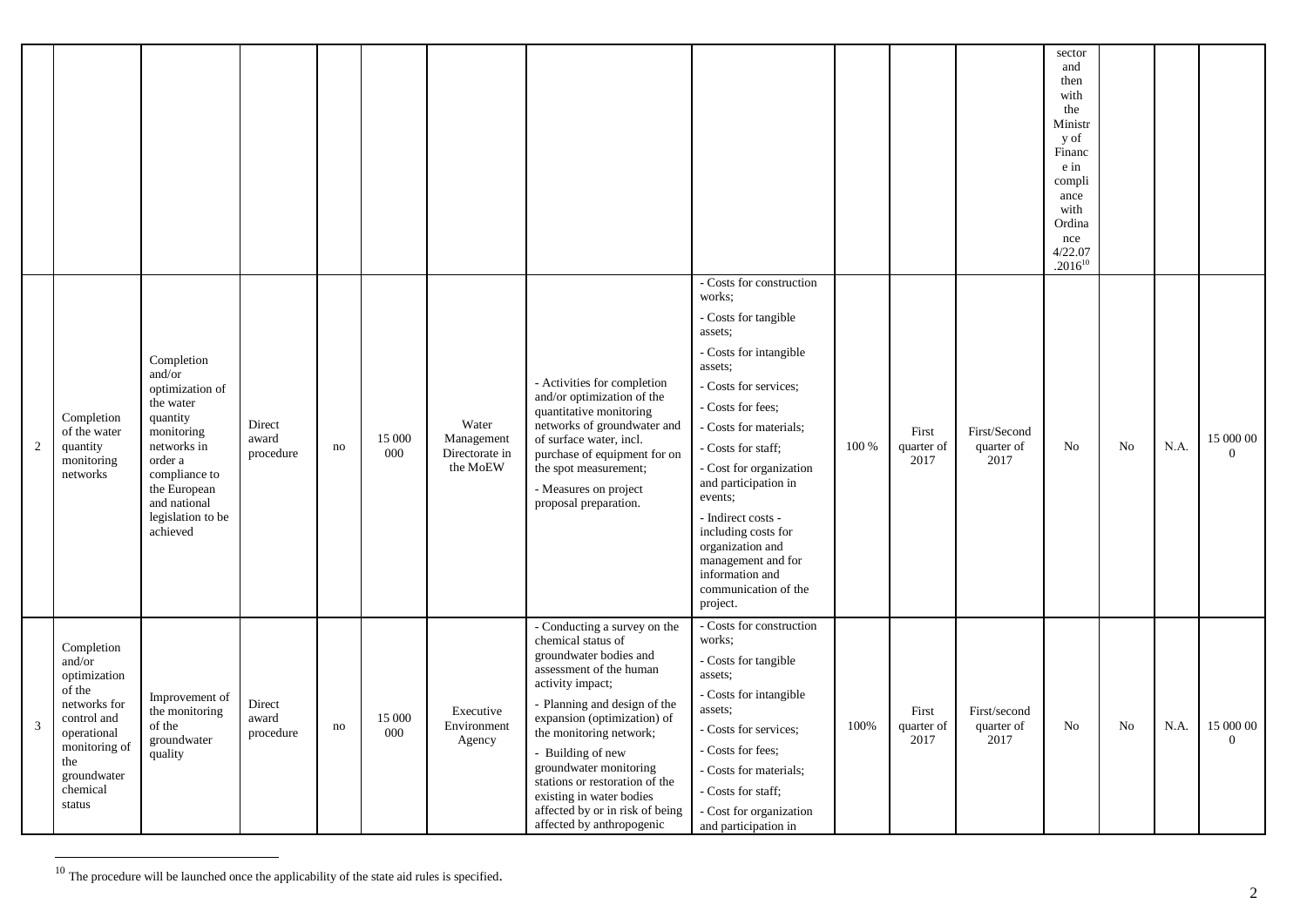|                |                                                                                                          |                                                                                                                                         |                              |    |               |                                              | activity, including<br>monitoring of the<br>transboundary water bodies;<br>- Equipment of the existing<br>and newly constructed<br>monitoring stations with<br>measuring devices and<br>devices for automatic storage<br>and/or transfer of data and<br>with sampling devices<br>(purging);<br>- Measures on project<br>proposal preparation;<br>- Activities for organization<br>and participation in events<br>with the relevant<br>stakeholders under the<br>project.                                                                                                                                                                                                                       | events;<br>- Indirect costs -<br>including costs for<br>organization and<br>management and for<br>information and<br>communication of the<br>project.                                                                                                                                                                                                                                                                |                                                     |                                        |                                     |                                                                                                                                                                                                                                                                                                                                                          |                                                                                                                                                       |      |                                                                                                                                       |
|----------------|----------------------------------------------------------------------------------------------------------|-----------------------------------------------------------------------------------------------------------------------------------------|------------------------------|----|---------------|----------------------------------------------|------------------------------------------------------------------------------------------------------------------------------------------------------------------------------------------------------------------------------------------------------------------------------------------------------------------------------------------------------------------------------------------------------------------------------------------------------------------------------------------------------------------------------------------------------------------------------------------------------------------------------------------------------------------------------------------------|----------------------------------------------------------------------------------------------------------------------------------------------------------------------------------------------------------------------------------------------------------------------------------------------------------------------------------------------------------------------------------------------------------------------|-----------------------------------------------------|----------------------------------------|-------------------------------------|----------------------------------------------------------------------------------------------------------------------------------------------------------------------------------------------------------------------------------------------------------------------------------------------------------------------------------------------------------|-------------------------------------------------------------------------------------------------------------------------------------------------------|------|---------------------------------------------------------------------------------------------------------------------------------------|
| $\overline{4}$ | Regional<br><b>WSS</b><br>investment<br>project for<br>integrated<br>territory of<br>ViK EOOD<br>Smolyan | Implementation<br>of regional<br>approach for<br><b>WSS</b><br>infrastructure<br>investments<br>financed by the<br>OPE<br>$2014 - 2020$ | Direct<br>award<br>procedure | no | 70 000<br>000 | ViK EOOD<br>Smolyan<br>(WSS Plc.<br>Smolyan) | - Design/construction<br>/rehabilitation/<br>reconstruction of wastewater<br>treatment facilities, incl.<br>facilities for sludge treatment;<br>- Design/construction<br>/rehabilitation/<br>reconstruction or replacement<br>of collecting systems and<br>facilities to or from the<br>WWTP in order to provide<br>environmental and cost<br>effective operation of the WSS<br>systems;<br>- Design/construction<br>/rehabilitation/<br>reconstruction of water supply<br>network and facilities, incl.<br>drinking water treatment<br>plants;<br>- Design/construction of<br>adjoining infrastructure (e.g.<br>power supply, road, water<br>supply), which serves the<br>constructed plants. | - Costs for construction<br>works;<br>- Costs for tangible<br>assets;<br>- Costs for intangible<br>assets;<br>- Costs for services;<br>- Costs for fees;<br>- Costs for materials;<br>- Costs for staff;<br>- Cost for organization<br>and participation in<br>events;<br>- Indirect costs -<br>including costs for<br>organization and<br>management and for<br>information and<br>communication of the<br>project. | Accord<br>ing to<br>the<br>CBA<br>of the<br>project | Second/<br>Third<br>quarter of<br>2017 | Third/<br>Fourth quarter<br>of 2017 | The<br>applica<br>ble<br>state<br>aid<br>regime<br>shall be<br>specifi<br>ed with<br>the<br>Ministr<br>y of<br>Region<br>al<br>Develo<br>pment<br>as<br>respons<br>ible for<br>respons<br>ible for<br>the<br>policy<br>making<br>in the<br>water<br>supply<br>and<br>sanitati<br>on<br>sector<br>and<br>then<br>with<br>the<br>Ministr<br>y of<br>Financ | To be<br>specifi<br>ed with<br>the<br>Ministr<br>y of<br>Financ<br>e<br>during<br>the<br>proced<br>ures<br>under<br>Ordina<br>nce<br>4/22.07<br>.2016 | N.A. | Accordin<br>g to the<br>CBA of<br>the<br>project<br>and the<br>statement<br>for the<br>applicabil<br>ity of the<br>state aid<br>rules |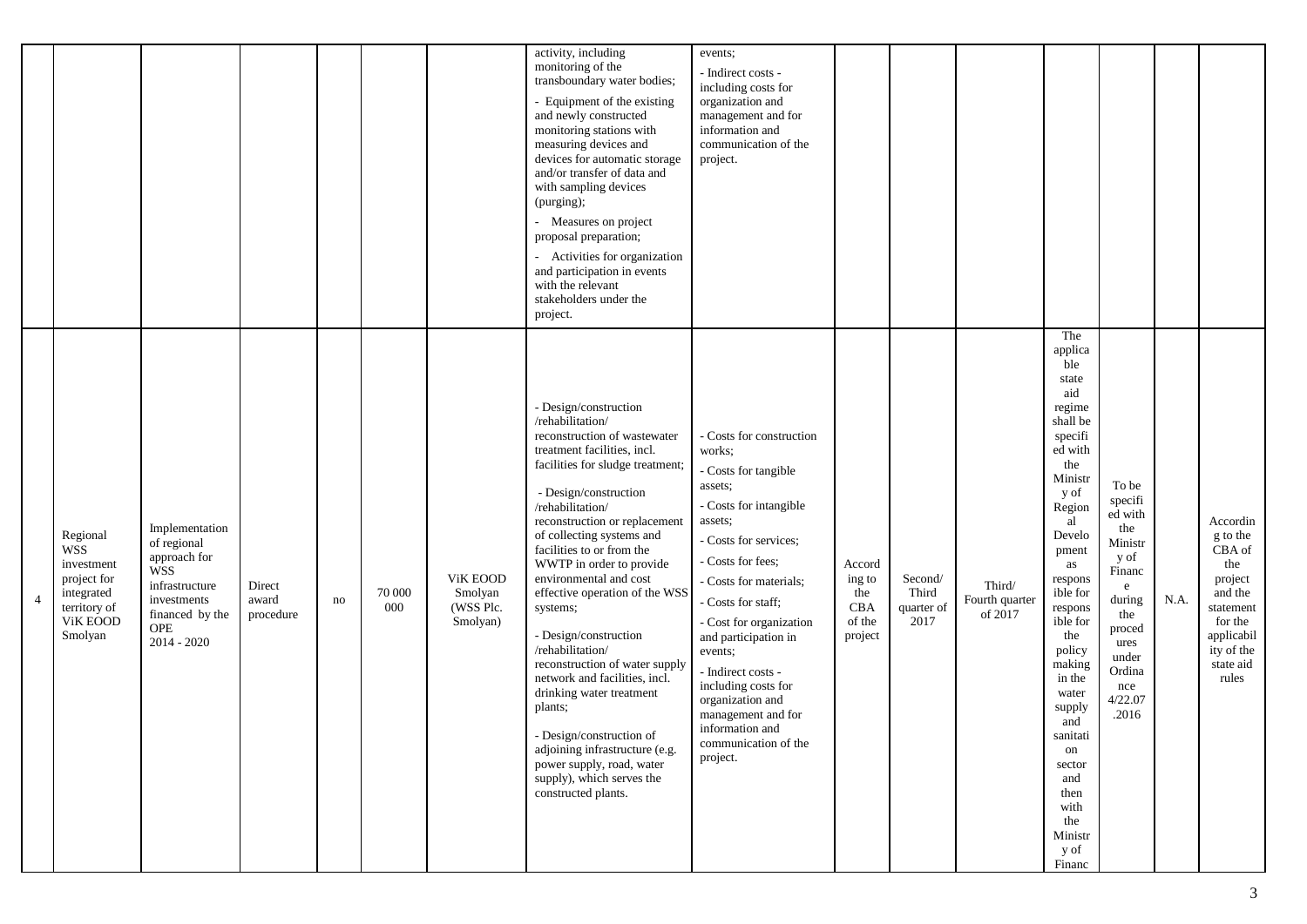|   |                                                                                                                                                                                                                                   |                                                                                                                                                                                                             |                           |    |                                                                                                                                                |                                                                                                                                                                |                                                                                                                                                                                                                                                                                                                                                                                                                                                                                                                                                     |                                                                                                                                                                                                                                                                                                                                       |                                                                                                                                                                                         |                                         |                                                                                                                                                                                                                                                 | e in<br>compli<br>ance<br>with<br>Ordina<br>nce<br>4/22.07<br>$.2016^{11}$                                                                                                                  |                                                                                                                                                                  |      |                                                                                                                                                                                                                             |
|---|-----------------------------------------------------------------------------------------------------------------------------------------------------------------------------------------------------------------------------------|-------------------------------------------------------------------------------------------------------------------------------------------------------------------------------------------------------------|---------------------------|----|------------------------------------------------------------------------------------------------------------------------------------------------|----------------------------------------------------------------------------------------------------------------------------------------------------------------|-----------------------------------------------------------------------------------------------------------------------------------------------------------------------------------------------------------------------------------------------------------------------------------------------------------------------------------------------------------------------------------------------------------------------------------------------------------------------------------------------------------------------------------------------------|---------------------------------------------------------------------------------------------------------------------------------------------------------------------------------------------------------------------------------------------------------------------------------------------------------------------------------------|-----------------------------------------------------------------------------------------------------------------------------------------------------------------------------------------|-----------------------------------------|-------------------------------------------------------------------------------------------------------------------------------------------------------------------------------------------------------------------------------------------------|---------------------------------------------------------------------------------------------------------------------------------------------------------------------------------------------|------------------------------------------------------------------------------------------------------------------------------------------------------------------|------|-----------------------------------------------------------------------------------------------------------------------------------------------------------------------------------------------------------------------------|
|   |                                                                                                                                                                                                                                   |                                                                                                                                                                                                             |                           |    |                                                                                                                                                |                                                                                                                                                                | Priority axis 2, Waste"                                                                                                                                                                                                                                                                                                                                                                                                                                                                                                                             |                                                                                                                                                                                                                                                                                                                                       |                                                                                                                                                                                         |                                         |                                                                                                                                                                                                                                                 |                                                                                                                                                                                             |                                                                                                                                                                  |      |                                                                                                                                                                                                                             |
| 5 | Design and<br>construction<br>of anaerobic<br>composting<br>installations<br>for separately<br>collected<br>biodegradable<br>waste                                                                                                | Reducing the<br>amount of<br>landfilled<br>municipal<br>waste by<br>ensuring of<br>additional<br>capacity for<br>separate<br>municipal<br>waste<br>collection and<br>recycling of<br>biodegradable<br>waste | Direct award<br>procedure | no | 91 500<br>000                                                                                                                                  | <b>RWMA</b> Russe,<br><b>RWMA Burgas</b><br>and RWMA<br>Blagoevgrad<br>determined by<br>preliminary<br>analysis<br>and interest<br>confirmed by<br>the regions | - Design and construction of<br>anaerobic composting<br>installations for separately<br>collected biodegradable<br>waste;<br>- Design and construction of<br>adjoining infrastructure (i.e.<br>electricity, road, water<br>supply) for the purposes of<br>the constructed installations;<br>- Provision of the necessary<br>equipment, facilities and<br>machinery for separate waste<br>collection of biodegradable<br>waste, incl. containers for<br>collecting biodegradable<br>waste at the source and of<br>specialized transport<br>vehicles. | - Costs for construction<br>works:<br>- Costs for tangible<br>assets:<br>- Costs for intangible<br>assets:<br>- Costs for services;<br>- Costs for fees;<br>- Costs for staff;<br>- Indirect costs, incl. for<br>organization<br>and<br>management,<br>for<br>information<br>and<br>communication of<br>the<br>project.               | Accord<br>ing to<br>the<br>project<br>s CBA<br>and<br>the<br>stateme<br>nt for<br>the<br>applica<br>bility<br>of the<br>state<br>aid<br>rules                                           | First/<br>Second/<br>quarter of<br>2017 | 12 months<br>after opening<br>the call for<br>proposals for<br>municipalities<br>from RWMA<br>Burgas;<br>20.10.2017<br>for the<br>municipalities<br>from RWMA<br>Blagoevgrad;<br>30.04.2018<br>for the<br>municipalities<br>from RWMA<br>Russe: | To be<br>specifi<br>ed with<br>the<br>Ministr<br>y of<br>Financ<br>$\mathbf{e}$<br>during<br>the<br>proced<br>ures<br>under<br>Ordina<br>nce<br>4/22.07<br>.2016                            | To be<br>specifi<br>ed with<br>the<br>Ministr<br>y of<br>Financ<br>$\mathbf{e}$<br>during<br>the<br>proced<br>ures<br>under<br>Ordina<br>nce<br>4/22.07<br>.2016 | N.A. | Accord<br>ing to<br>the<br>project<br><b>CBA</b><br>and the<br>stateme<br>nt for<br>the<br>applica<br>bility<br>of the<br>state<br>aid<br>rules<br>but no<br>more<br>than<br>30 500<br>000<br><b>BGN</b><br>per<br>project. |
| 6 | Design and<br>construction<br>of installation<br>for<br>cogeneration<br>in Sofia with<br>recovery of<br>$RDF - third$<br>phase of the<br>integrated<br>system for<br>municipal<br>waste<br>management<br>of Sofia<br>municipality | Ensuring of<br>additional<br>capacity for<br>recovery of<br>municipal<br>waste with<br>energy<br>production                                                                                                 | Direct award<br>procedure | no | The total<br>amount<br>of the<br>grant<br>under the<br>procedur<br>e will be<br>determin<br>ed based<br>on the<br>project<br>CBA <sup>12</sup> | Sofia<br>municipality in<br>partnership with<br>"Toplofikatsia<br>Sofia" JSC                                                                                   | Design and construction of<br>installation for cogeneration<br>in Sofia with recovery of<br>RDF, incl. the adjoining<br>infrastructure                                                                                                                                                                                                                                                                                                                                                                                                              | - Costs for construction<br>works:<br>- Costs for tangible<br>assets:<br>- Costs for intangible<br>assets:<br>- Costs for services;<br>- Costs for fees:<br>- Costs for materials;<br>- Costs for staff:<br>- Indirect costs, incl. for<br>organization and<br>management, for<br>information and<br>communication of the<br>project. | The<br>maxim<br>um %<br>of co-<br>financi<br>ng will<br>be<br>determi<br>ned<br>based<br>on the<br>project<br>CBA<br>and<br>after<br>analysi<br>s of the<br>applica<br>bility<br>of the | First/<br>Second<br>quarter of<br>2017  | Second/<br>Third quarter<br>of 2017                                                                                                                                                                                                             | The<br>state<br>aid<br>rules<br>may be<br>applica<br>ble for<br>the<br>project.<br>This<br>will be<br>determi<br>ned<br>based<br>on the<br>analysi<br>s that<br>will be<br>perfor<br>med by | no                                                                                                                                                               | N.A. | The<br>total<br>amount<br>of the<br>grant<br>will be<br>determi<br>ned<br>based<br>on the<br>project<br><b>CBA</b>                                                                                                          |

 $11$  The procedure will be launched once the applicable state aid regime is specified.

 $\overline{a}$ 

<sup>&</sup>lt;sup>12</sup> Indicative project budget is 284 204 939 BGN excl. VAT.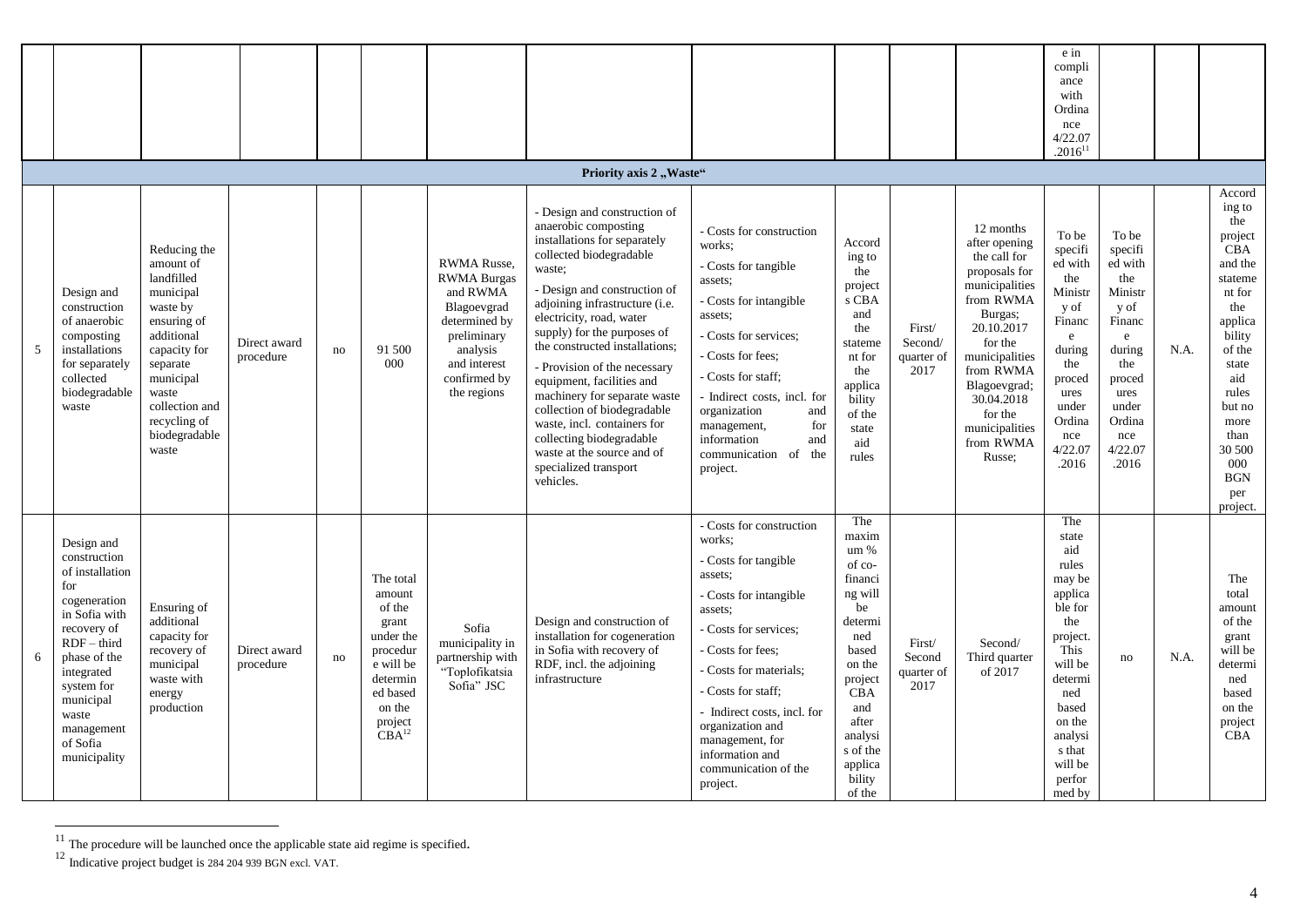|   |                                                                                                 |                                                                                                                                        |                            |    |                |                                                                               |                                                                                                                                                                                                                                                                                                                                                                                                                                                                                   |                                                                                                                                                                                                                                                                                                                                                                                                 | state ad<br>rules<br>planne<br>d to be<br>perfor<br>med by<br>JASPE<br>RS |                                        |                                        | <b>JASPE</b><br>RS |     |      |                                                                                        |
|---|-------------------------------------------------------------------------------------------------|----------------------------------------------------------------------------------------------------------------------------------------|----------------------------|----|----------------|-------------------------------------------------------------------------------|-----------------------------------------------------------------------------------------------------------------------------------------------------------------------------------------------------------------------------------------------------------------------------------------------------------------------------------------------------------------------------------------------------------------------------------------------------------------------------------|-------------------------------------------------------------------------------------------------------------------------------------------------------------------------------------------------------------------------------------------------------------------------------------------------------------------------------------------------------------------------------------------------|---------------------------------------------------------------------------|----------------------------------------|----------------------------------------|--------------------|-----|------|----------------------------------------------------------------------------------------|
|   | Implemen-<br>tation of<br>demon-<br>stration /<br>pilot projects<br>for waste<br>management     | Forming zero<br>waste society<br>and<br>enhancing<br>public<br>awareness for<br>respecting the<br>waste<br>management<br>hierarchy     | Open call for<br>proposals | no | 9779<br>150    | Legal entities,<br>non-profit legal<br>entities,<br>municipalities            | - Activities related to the<br>implementation of<br>demonstration/pilot projects<br>for the collection, summary,<br>dissemination and<br>implementation of new, non-<br>traditional successful<br>measures, good practices<br>and/or management<br>approaches in the field of<br>waste management;<br>- Introduction of new<br>technologies and organizing<br>information campaigns aimed<br>at the prevention of waste<br>generation and the formation<br>of zero waste society. | - Costs for construction<br>works:<br>- Costs for tangible<br>assets:<br>- Costs for intangible<br>assets:<br>- Costs for services;<br>- Costs for fees;<br>- Costs for materials;<br>- Costs for staff;<br>- Costs for organization<br>and taking part in events;<br>- Indirect costs, incl. for<br>organization and<br>management, for<br>information and<br>communication of the<br>project. | 100 %                                                                     | Third/<br>Fourth<br>quarter of<br>2017 | First/<br>Second<br>quarter of<br>2018 | No                 | Yes | N.A. | The<br>maxim<br>um<br>grant<br>will be<br>set up<br>to the<br>"de<br>minimi<br>s" aid. |
| 8 | Increasing<br>stakeholder<br>awareness for<br>Natura 2000<br>network                            | Organisation<br>of different<br>events aiming<br>at increasing<br>the awareness<br>of the<br>stakeholder<br>for Natura<br>2000 network | Direct award<br>procedure  | no | 4 3 0 0<br>000 | National<br>Service for<br>Nature<br>Protection<br>Directorate in<br>the MoEW | Priority axis 3 "Natura 2000 and biodiversity"<br>- Conduction of three<br>information campaigns<br>presenting the benefits from<br>the Natura 2000 network;<br>- Conduction of forums on<br>current topics related to<br>Natura 2000;<br>- Update of the National<br>Prioritized Action<br>Framework.                                                                                                                                                                            | - Cost for services;<br>- Costs for fees:<br>- Costs for materials;<br>- Costs for staff;<br>- Cost for organization<br>and participation in<br>events;<br>- Indirect costs, incl. for<br>organization and<br>management, for<br>information and<br>communication of the<br>project.                                                                                                            | 100 %                                                                     | First<br>quarter of<br>2017            | Third quarter<br>of 2017               | No                 | No  | N.A. | 4 3 0 0<br>000                                                                         |
| 9 | Identifying<br>and comple-<br>menting the<br>establishment<br>of marine<br>Natura 2000<br>sites | Completion<br>of the Natura<br>2000 network<br>establishment                                                                           | Direct award<br>procedure  | no | 11<br>734 980  | National<br>Service for<br>Nature<br>Protection<br>Directorate in<br>the MoEW | Mapping and assessment of<br>the conservation status of<br>species and habitats in<br>marine Natura 2000 sites                                                                                                                                                                                                                                                                                                                                                                    | - Costs for tangible<br>assets;<br>- Costs for intangible<br>assets;<br>- Costs for services;<br>- Costs for fees:<br>- Costs for materials;<br>- Costs for staff;<br>- Cost for organization                                                                                                                                                                                                   | 100%                                                                      | First<br>quarter of<br>2017            | Second/<br>Third quarter<br>of 2017    | No                 | No  | N.A. | -11<br>734 98<br>$\overline{0}$                                                        |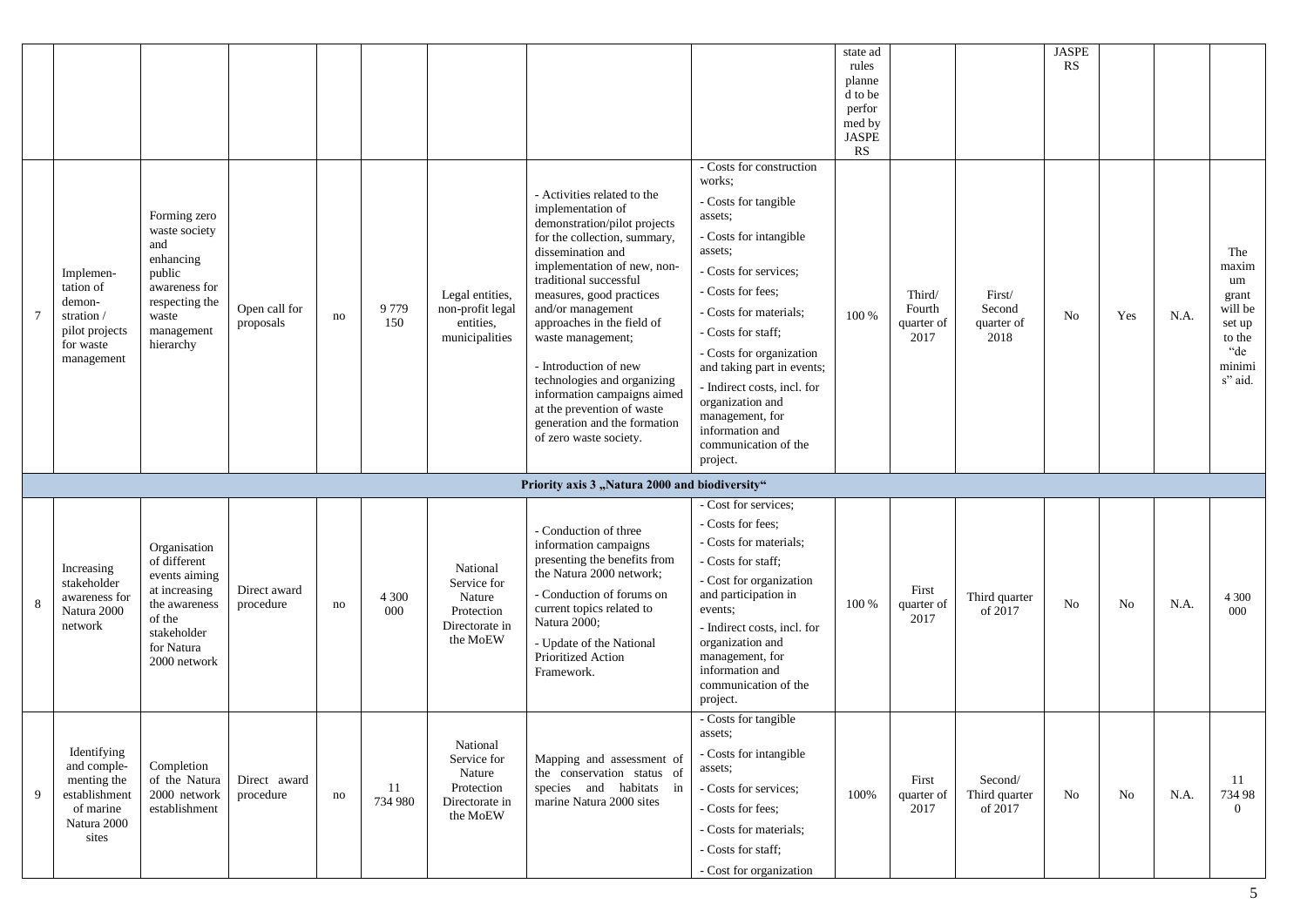|    |                                                                                                                               |                                                                                 |                            |    |                                                                                                                                                            |                                                                                                                                                        |                                                                                                                                                                                                                                                                         | and participation in<br>events;<br>- Indirect costs, incl. for<br>organization and<br>management, for<br>information and<br>communication of the<br>project.                                                                                                                                                                                                                                                         |       |                                                                                                                        |                                                        |                                                                                                                                                       |                                                                                                                                                               |      |                                                                                                                   |
|----|-------------------------------------------------------------------------------------------------------------------------------|---------------------------------------------------------------------------------|----------------------------|----|------------------------------------------------------------------------------------------------------------------------------------------------------------|--------------------------------------------------------------------------------------------------------------------------------------------------------|-------------------------------------------------------------------------------------------------------------------------------------------------------------------------------------------------------------------------------------------------------------------------|----------------------------------------------------------------------------------------------------------------------------------------------------------------------------------------------------------------------------------------------------------------------------------------------------------------------------------------------------------------------------------------------------------------------|-------|------------------------------------------------------------------------------------------------------------------------|--------------------------------------------------------|-------------------------------------------------------------------------------------------------------------------------------------------------------|---------------------------------------------------------------------------------------------------------------------------------------------------------------|------|-------------------------------------------------------------------------------------------------------------------|
| 10 | Improvement<br>of Natura<br>2000 species<br>conservation<br>status by<br>implementati<br>on of the<br><b>CLLD</b><br>approach | Improvement<br>of Natura<br>2000 species<br>conservation<br>status              | Open call for<br>proposals | no | Dependin<br>g on the<br>remainin<br>g budget<br>from the<br>first<br>selection<br>procedur<br>e for<br>LAGs<br>and<br><b>CLLD</b><br>strategies<br>in 2016 | Non-profit legal<br>entities,<br>municipalities                                                                                                        | - Measures for project<br>proposal preparation;<br>- Measures for improvement<br>of Natura 2000 conservation<br>status of species;<br>- Activities for publicity and<br>involvement of the<br>stakeholders related with the<br>conservation measures<br>implementation. | - Costs for construction<br>works:<br>- Costs for tangible<br>assets;<br>- Costs for intangible<br>assets;<br>- Costs for services;<br>- Costs for fees;<br>- Costs for materials;<br>- Costs for staff:<br>- Cost for organization<br>and participation in<br>events;<br>- Indirect costs -<br>including costs for<br>organization and<br>management and for<br>information and<br>communication of the<br>project. | 100 % | The<br>guideline<br>s are<br>opened<br>by the<br>Local<br>Action<br>Groups /<br>Local<br>Action<br>Fisheries<br>Groups | 6 months<br>after opening<br>the call for<br>proposals | To be<br>specifi<br>ed with<br>the<br>Ministr<br>y of<br>Financ<br>e<br>during<br>the<br>proced<br>ures<br>under<br>Ordina<br>nce<br>4/22.07<br>.2016 | To be<br>specifi<br>ed with<br>the<br>Ministr<br>y of<br>Financ<br>${\rm e}$<br>during<br>the<br>proced<br>ures<br>under<br>Ordina<br>nce<br>4/22.07<br>.2016 | N.A. | 60<br>euro/ha<br>and in<br>accorda<br>nce to<br>the<br>activiti<br>es<br>envisag<br>ed in<br>the<br>project<br>S. |
| 11 | Improvement<br>of Natura<br>2000 species<br>and habitats<br>conservation<br>status                                            | Improved<br>conservation<br>status of<br>Natura 2000<br>species and<br>habitats | Open call for<br>proposals | no | 54 000<br>000                                                                                                                                              | Structures of the<br>MoEW and<br>Ministry of<br>Agriculture and<br>Food, non-profit<br>legal entities,<br>municipalities,<br>institutes for<br>science | - Maintenance and<br>improvement of the<br>conservation status of species<br>and habitats;<br>- Construction and<br>maintenance of<br>infrastructure, necessary for<br>restoration of natural habitats<br>and species.                                                  | - Costs for construction<br>works;<br>- Costs for tangible<br>assets;<br>- Costs for intangible<br>assets:<br>- Costs for services;<br>- Costs for fees;<br>- Costs for materials;<br>- Costs for staff:<br>- Cost for organization<br>and participation in<br>events;<br>- Indirect costs -<br>including costs for<br>organization and<br>management and for<br>information and<br>communication of the<br>project. | 100%  | Second/<br>Third<br>quarter of<br>2017                                                                                 | Fourth quarter<br>of 2017/<br>First quarter<br>of 2018 | To be<br>specifi<br>ed with<br>the<br>Ministr<br>y of<br>Financ<br>e<br>during<br>the<br>proced<br>ures<br>under<br>Ordina<br>nce<br>4/22.07<br>.2016 | To be<br>specifi<br>ed with<br>the<br>Ministr<br>y of<br>Financ<br>e<br>during<br>the<br>proced<br>ures<br>under<br>Ordina<br>nce<br>4/22.07<br>.2016         | N.A. | Accord<br>ing to<br>the<br>measur<br>es<br>envisag<br>ed in<br>the<br>project<br>S.                               |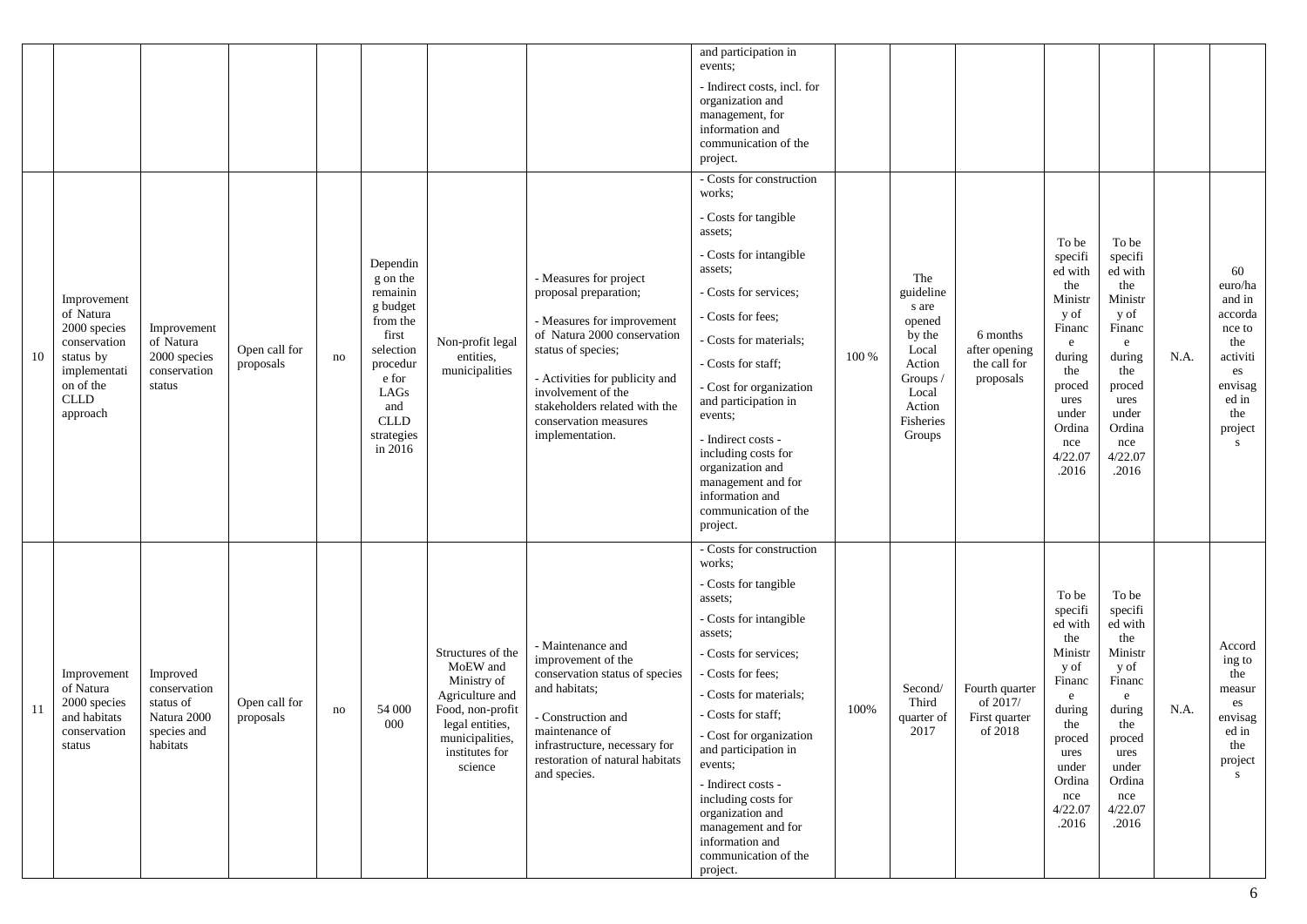|    |                                                                                                                                                         |                                                                                                                                                                                                                                                                                 |                            |    |                |                                                   | Priority axis 4, Flood and landslides risk prevention and management"                                                                                                                                                                                                                                                        |                                                                                                                                                                                                                                                                                                                                                                                                                      |       |                                        |                                                        |                                                                                                                                                       |                                                                                                                                                                  |      |                                                                                  |
|----|---------------------------------------------------------------------------------------------------------------------------------------------------------|---------------------------------------------------------------------------------------------------------------------------------------------------------------------------------------------------------------------------------------------------------------------------------|----------------------------|----|----------------|---------------------------------------------------|------------------------------------------------------------------------------------------------------------------------------------------------------------------------------------------------------------------------------------------------------------------------------------------------------------------------------|----------------------------------------------------------------------------------------------------------------------------------------------------------------------------------------------------------------------------------------------------------------------------------------------------------------------------------------------------------------------------------------------------------------------|-------|----------------------------------------|--------------------------------------------------------|-------------------------------------------------------------------------------------------------------------------------------------------------------|------------------------------------------------------------------------------------------------------------------------------------------------------------------|------|----------------------------------------------------------------------------------|
| 12 | Measures<br>related to<br>flood risk<br>prevention<br>and<br>management,<br>incl.<br>ecosystem-<br>based<br>solutions                                   | Repair and<br>reconstruction<br>of<br>infrastructure,<br>protection<br>infrastructure<br>and hydraulic<br>structures                                                                                                                                                            | Open call for<br>proposals | no | 20 000<br>000  | Municipalities                                    | - Activities for improvement<br>of water retention;<br>- Risk prevention activities<br>for the settlements $-$ i.e.<br>repair and reconstruction of<br>protective infrastructure<br>and/or hydraulic structures;<br>- Measures for increasing the<br>preparedness of the<br>population for an adequate<br>response to floods | - Costs for construction<br>works:<br>- Costs for tangible<br>assets:<br>- Costs for intangible<br>assets:<br>- Costs for services;<br>- Costs for fees;<br>- Costs for materials;<br>- Costs for staff;<br>- Cost for organization<br>and participation in<br>events;<br>- Indirect costs -<br>including costs for<br>organization and<br>management and for<br>information and<br>communication of the<br>project. | 100 % | First<br>quarter of<br>2017            | Fourth quarter<br>of 2017                              | To be<br>specifi<br>ed with<br>the<br>Ministr<br>y of<br>Financ<br>e<br>during<br>the<br>proced<br>ures<br>under<br>Ordina<br>nce<br>4/22.07<br>.2016 | To be<br>specifi<br>ed with<br>the<br>Ministr<br>y of<br>Financ<br>e<br>during<br>the<br>proced<br>ures<br>under<br>Ordina<br>nce<br>4/22.07<br>.2016            | N.A. | 1 0 0 0<br>000                                                                   |
| 13 | Implementati<br>on of studies<br>and<br>assessments<br>for the<br>development<br>of the second<br><b>Flood Risk</b><br>Management<br>Plans<br>2021-2027 | Carrying out<br>preparatory<br>activities,<br>studies and<br>assessments<br>necessary for<br>the<br>preparation of<br>the second<br>FRMP for the<br>period 2021 -<br>2027 in<br>compliance<br>with the<br>Floods<br>Directive and<br>the Strategy<br>for Disaster<br>Protection | Direct award<br>procedure  | no | 7 0 0 0<br>000 | Water<br>Management<br>Directorate in<br>the MoEW | Development of analyses and<br>conduction of studies                                                                                                                                                                                                                                                                         | - Costs for intangible<br>assets:<br>- Costs for services;<br>- Costs for fees;<br>- Costs for materials;<br>- Costs for staff:<br>- Cost for organization<br>and participation in<br>events;<br>Indirect costs<br>for<br>including<br>costs<br>organization<br>and<br>for<br>management<br>and<br>information<br>and<br>communication of the<br>project.                                                            | 100 % | Second/<br>Third<br>quarter of<br>2017 | Fourth quarter<br>of 2017/<br>First quarter<br>of 2018 | To be<br>specifi<br>ed with<br>the<br>Ministr<br>y of<br>Financ<br>e<br>during<br>the<br>proced<br>ures<br>under<br>Ordina<br>nce<br>4/22.07<br>.2016 | To be<br>specifi<br>ed with<br>the<br>Ministr<br>y of<br>Financ<br>$\mathbf{e}$<br>during<br>the<br>proced<br>ures<br>under<br>Ordina<br>nce<br>4/22.07<br>.2016 | N.A. | 7 0 0 0<br>000                                                                   |
| 14 | Ecosystem-<br>based<br>solutions for<br>flood risk<br>prevention<br>and<br>management                                                                   | Flood risk<br>management<br>by green<br>infrastructure                                                                                                                                                                                                                          | Open call for<br>proposals | no | 7 0 0 0<br>000 | Municipalities                                    | - Activities for restoration of<br>floodplains;<br>- Activities for improvement<br>of water retention;<br>- Activities for biological<br>banks fortification.                                                                                                                                                                | - Costs for construction<br>works:<br>- Costs for tangible<br>assets;<br>- Costs for intangible<br>assets:<br>- Costs for services;<br>- Costs for fees;<br>- Costs for materials;<br>- Costs for staff;<br>- Cost for organization                                                                                                                                                                                  | 100 % | Third/<br>Fourth<br>quarter of<br>2017 | Second<br>quarter of<br>2018                           | To be<br>specifi<br>ed with<br>the<br>Ministr<br>y of<br>Financ<br>e<br>during<br>the<br>proced<br>ures<br>under<br>Ordina                            | To be<br>specifi<br>ed with<br>the<br>Ministr<br>y of<br>Financ<br>$\mathbf{e}$<br>during<br>the<br>proced<br>ures<br>under<br>Ordina                            | N.A. | Depend<br>ing on<br>the<br>activiti<br>es<br>include<br>d in the<br>project<br>S |